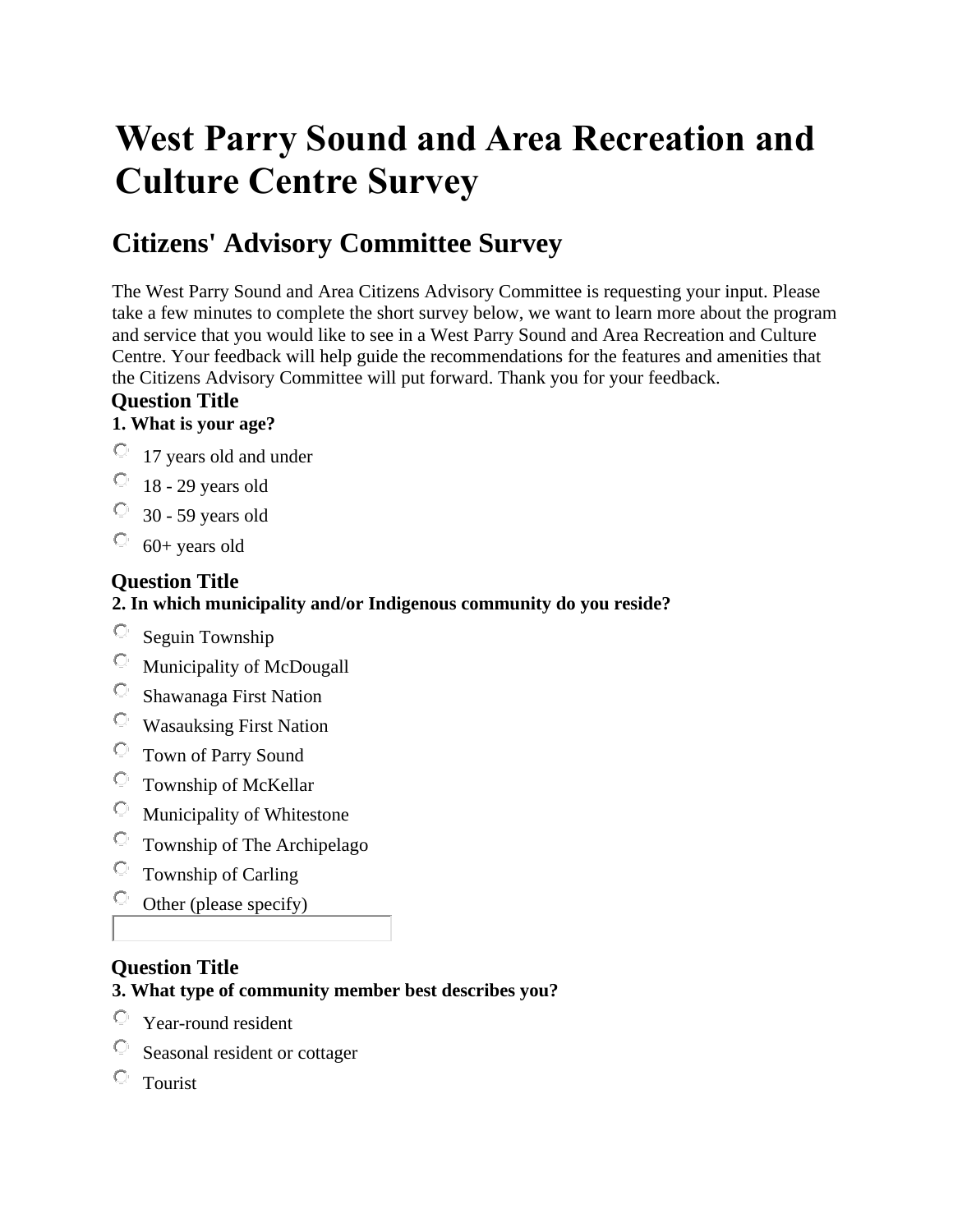$\circ$  Other (e.g. frequent visitor, business travel)

#### **Question Title**

**4. The facility designs have a traditional "lap pool" with lanes and a separate "leisure pool" that is warmer, with a shallow area, water features and a bubble jet couch. Please SELECT ALL the reasons your family members would use the pool:** 



- $\Box$ Family and open swimming
- $\Box$ Relaxation and play in Leisure Pool
- $\Box$  Leisure Pool water feature play
- $\Box$  Aqua fitness programming
- $\Box$ Swimming lessons
- $\Box$  Therapy or rehabilitation reasons
- $\Box$ Competitive swim team
- $\Box$  Would not likely use the aquatic facilities

#### **Question Title**

#### **5. The facility designs have a gymnasium. Please SELECT ALL the reasons your family members would use a gymnasium:**

- $\Box$ Family and open gyms
- $\Box$ Supervised children programming
- $\Box$  Floor curling
- $\hfill\Box$  Pickleball
- $\quad \Box$ <br> Basketball
- $\square$  Badminton
- $\hfill \Box$ Volleyball
- $\Box$  Futsal (indoor soccer)
- $\Box$  Gymnastics
- $\Box$ Martial Arts
- $\Box$  League sports
- $\Box$  Would not likely use the gymnasium facility
- $\Box$ Other (please specify)

#### **Question Title**

**6. The facility designs have a studio for fitness classes. Please SELECT ALL the classes that your family members would participate in:**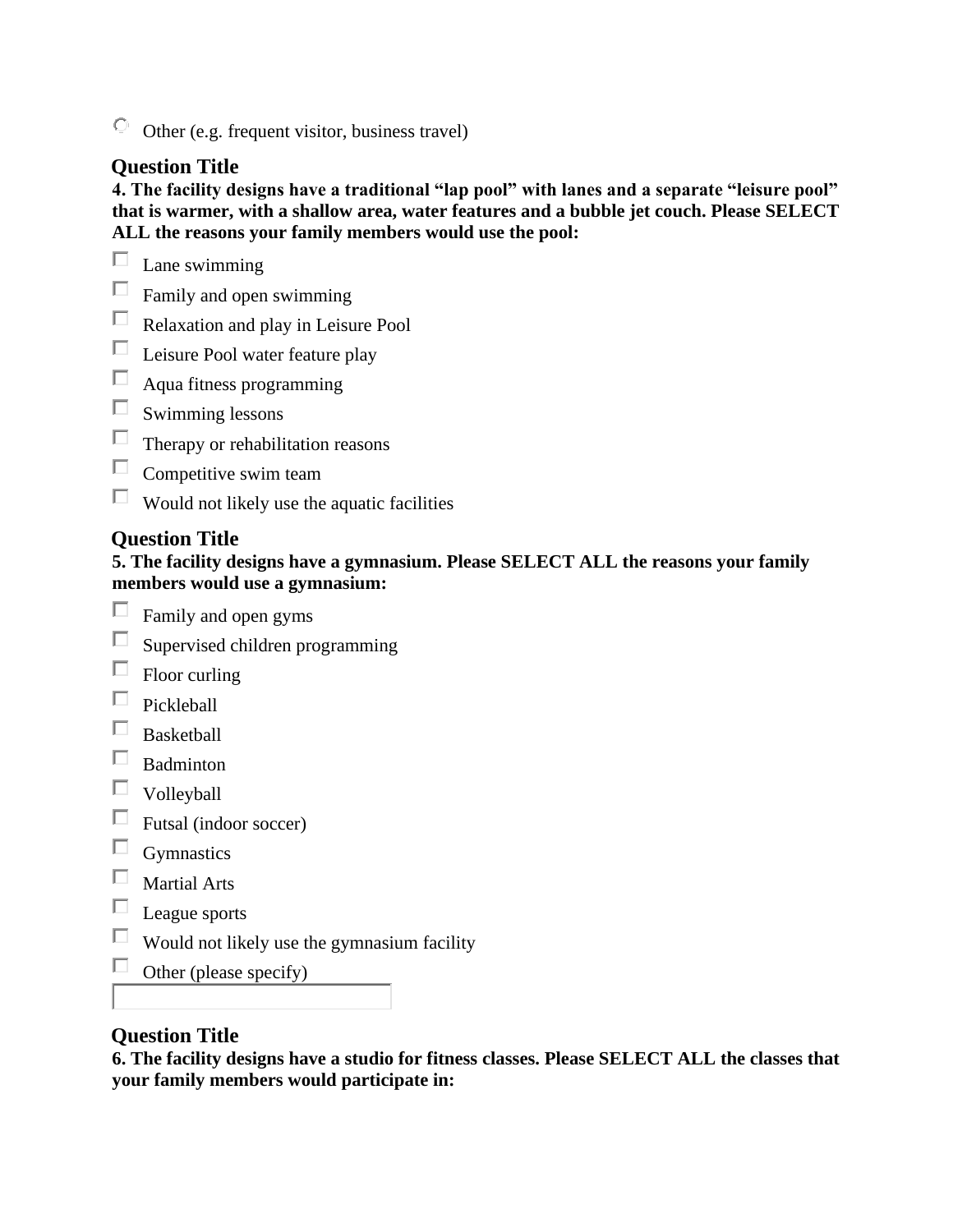|--|--|

- $\square$  Zumba
- $\Box$  Cardio Kick Boxing
- $\qquad \qquad \Box$  Tai Chi
- $\square$  Spin Classes
- $\Box$  Pilates
- $\hfill\Box\ \text{Weight lifting}$
- $\square$  Step
- $\Box$  Would not likely participate in group classes
- $\Box$  Other (please specify)

| <b>Question Title</b> |  |
|-----------------------|--|

**7. The facility designs have a Fitness and Conditioning Area. Please SELECT ALL the Amenities your family members would use in:** 

- $\Box$ Cardio equipment (treadmills, elliptical, stationary bikes, steppers)
- $\Box$  Free weights
- $\Box$  Machine weights
- $\Box$  Stretching area
- $\Box$  Walking track
- $\Box$  Would not likely participate in the Fitness and Conditioning Area

## **Question Title**

**8. The West Parry Sound and Area Recreation and Culture Centre will support cultural activities. Please SELECT ALL the activities your family would be interested in:** 

- $\Box$ Art workshops
- $\Box$ Music workshops
- $\Box$  Dance workshops
- $\hfill\Box\quad$  Indigenous workshops
- $\Box$  Craft workshops
- $\Box$ Cooking workshops
- $\Box$  Would not likely participate in cultural activities
- $\Box$ Other (please specify)

#### **Question Title**

**9. Do you support the West Parry Sound and Area Recreation Culture Centre?**